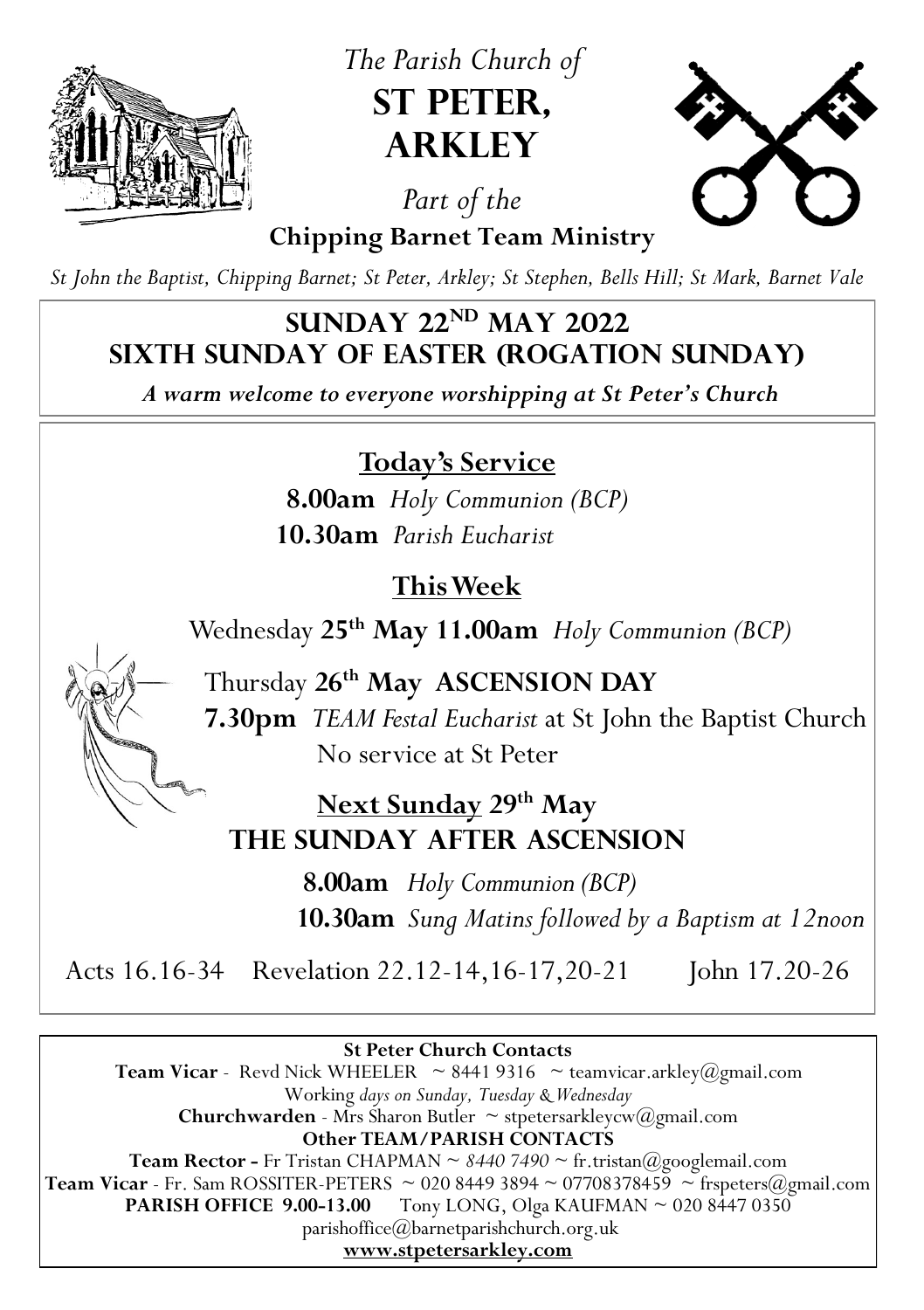#### **Collect of the Day**

God our redeemer, you have delivered us from the power of darkness and brought us into the kingdom of your Son: grant, that as by his death he has recalled us to life, so by his continual presence in us he may raise us to eternal joy; through Jesus Christ your Son our Lord.

### **First Reading Acts 16: 9-15**

During the night Paul had a vision of a man of Macedonia standing and begging him, "Come over to Macedonia and help us." After Paul had seen the vision, we got ready at once to leave for Macedonia, concluding that God had called us to preach the gospel to them.

From Troas we put out to sea and sailed straight for Samothrace, and the next day on to Neapolis. From there we travelled to Philippi, a Roman colony and the leading city of that district of Macedonia. And we stayed there several days. On the Sabbath we went outside the city gate to the river, where we expected to find a place of prayer. We sat down and began to speak to the women who had gathered there. One of those listening was a woman named Lydia, a dealer in purple cloth from the city of Thyatira, who was a worshipper of God. The Lord opened her heart to respond to Paul's message. When she and the members of her household were baptised, she invited us to her home. "If you consider me a believer in the Lord," she said, "come and stay at my house." And she persuaded us.

### **Psalm 67**

## **Response ~ Let the peoples praise you, O God; let all the peoples praise you.**

God be gracious to us and bless us and make his face to shine upon us, That your way may be known upon earth, your saving power among all nations. R

O let the nations rejoice and be glad, for you will judge the peoples righteously and govern the nations upon earth. R

Then shall the earth bring forth her increase, and God, our own God, will bless us.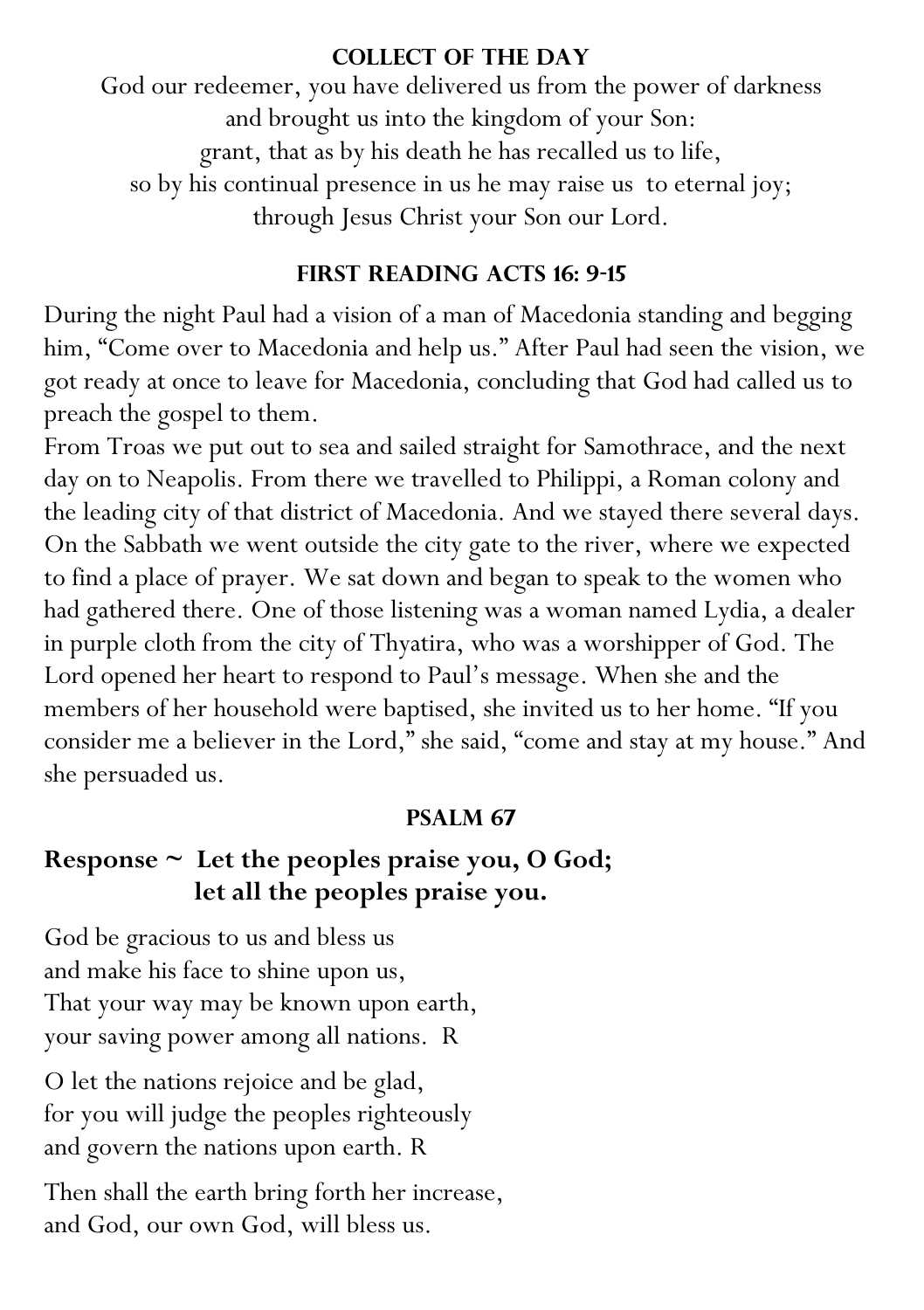God will bless us, and all the ends of the earth shall fear him. R

### **Second Reading Revelation 21: 10,22-22.5**

In the spirit the angel carried me away to a great, high mountain and showed me the holy city Jerusalem coming down out of heaven from God.

I saw no temple in the city, for its temple is the Lord God the Almighty and the Lamb. And the city has no need of sun or moon to shine on it, for the glory of God is its light, and its lamp is the Lamb. The nations will walk by its light, and the kings of the earth will bring their glory into it. Its gates will never be shut by day – and there will be no night there. People will bring into it the glory and the honour of the nations. But nothing unclean will enter it, nor anyone who practises abomination or falsehood, but only those who are written in the Lamb's book of life.

Then the angel showed me the river of the water of life, bright as crystal, flowing from the throne of God and of the Lamb through the middle of the street of the city. On either side of the river is the tree of life with its twelve kinds of fruit, producing its fruit each month; and the leaves of the tree are for the healing of the nations. Nothing accursed will be found there any more. But the throne of God and of the Lamb will be in it, and his servants will worship him; they will see his face, and his name will be on their foreheads. And there will be no more night; they need no light of lamp or sun, for the Lord God will be their light, and they will reign for ever and ever.

### **Gospel John 14: 23-29**

Jesus said to his disciples: 'Those who love me will keep my word, and my Father will love them, and we will come to them and make our home with them. Whoever does not love me does not keep my words; and the word that you hear is not mine, but is from the Father who sent me.

'I have said these things to you while I am still with you. But the Advocate, the Holy Spirit, whom the Father will send in my name, will teach you everything, and remind you of all that I have said to you. Peace I leave with you; my peace I give to you. I do not give to you as the world gives. Do not let your hearts be troubled, and do not let them be afraid. You heard me say to you, "I am going away, and I am coming to you." If you loved me, you would rejoice that I am going to the Father, because the Father is greater than I. And now I have told you this before it occurs, so that when it does occur, you may believe.'